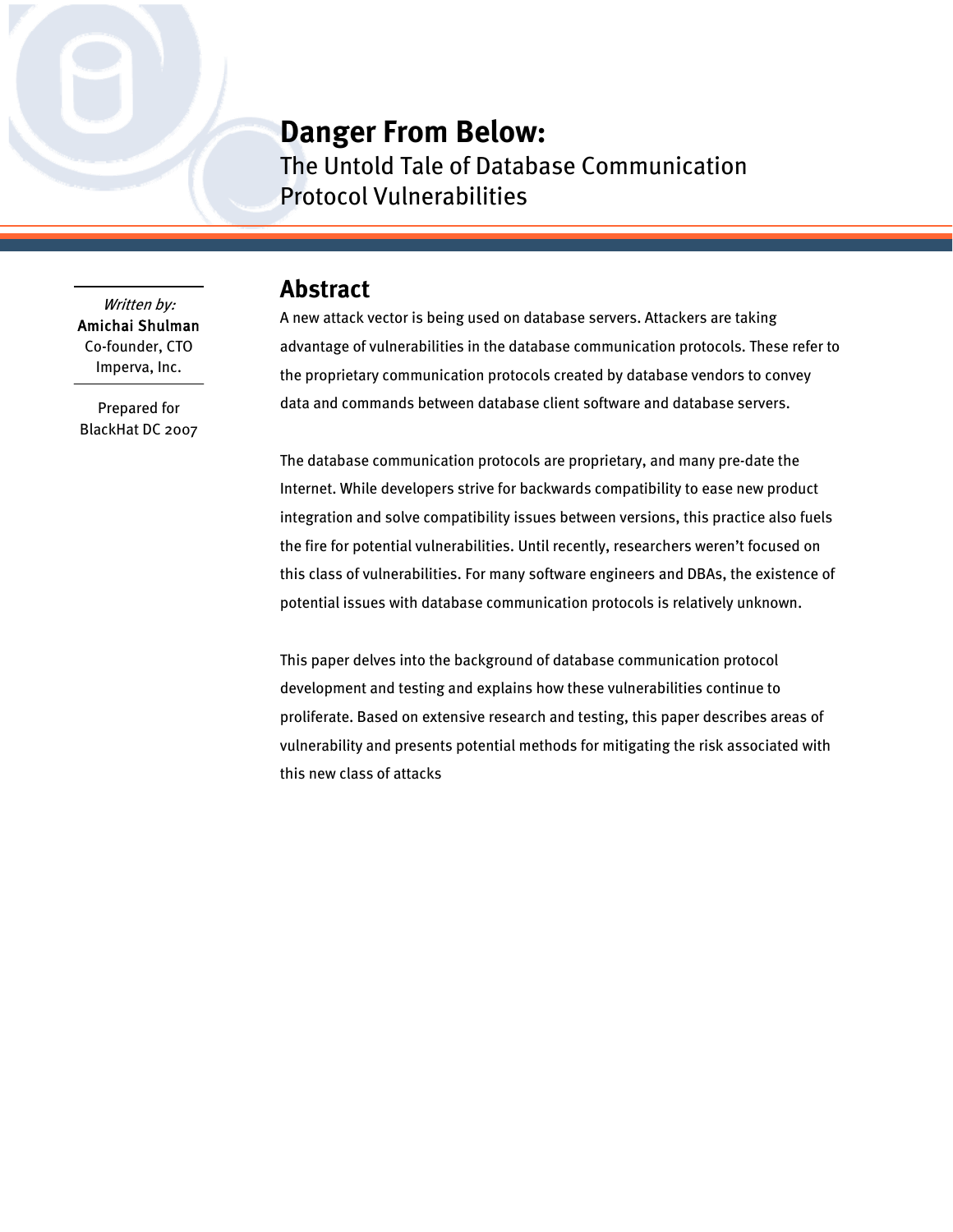# **A Brief History of Database Security**

Until a few years ago, database server security assessment took into account two classes of remote attacks: infrastructure-level attacks and unauthorized access to database objects.

The first class includes infrastructure attacks aimed against low level components of the network stack (IP, TCP) and attacks (or plain simple unauthorized access) against basic services installed with the operating system that hosts the database server (FTP, Telnet, SNMP, etc.). These attacks were not database vendor specific and had actually little to do with the fact that a database is actually installed on a given machine. Common mitigation tactics for this type of attacks include the use of network firewalls and intrusion detection and prevention systems (IDS / IPS). Given their generic (i.e. non-database specific) nature and the relative maturity of mitigation solutions, database security officers have learned to disregard these attacks and leave them to be handled by general network security personnel.

The second class of attacks relates to unauthorized individuals using the standard SQL query language for accessing or changing information within the database, or even changing the structure of the database itself. This is a type of risk that is indeed inherent to the functionality of a database server. It too is not a risk that is vendor specific. All vendors use roughly the same object model (the relational model) and same basic query language (Structured Query Language – SQL). Traditional mitigation techniques rely on the built-in access control mechanisms within the database server. While not a perfect solution, these mechanisms provided reasonable protection against unauthorized access through the use of standard SQL queries and statements. Setting and monitoring the internal access controls in a database server quickly became the number one concern of database security personnel.

About six years ago, security researchers started to publish their findings regarding database vendor-specific vulnerabilities that can be exploited through the use of standard SQL query language to bypass some of the built-in security mechanisms of the database server. Attack types include buffer overflow (see [\[ 1](#page-15-0)  ],[ 2 ],[ 3 ],[ 4 [\],](#page-15-0)[\[ 5 \],](#page-15-1)[\[ 6 \]](#page-15-2)), SQL injection through stored procedures (see [\[ 7 \],](#page-15-3)[\[ 8 \],](#page-15-4)[\[ 9 \],](#page-15-5)[\[ 10 \],](#page-15-6)[\[ 11 \]](#page-15-7)) and a multitude of acce ss control bypass techniques (se[e\[ 12 \],](#page-15-8)[\[ 13 \]](#page-15-9)[,\[ 14 \]\)](#page-15-10). The introduction of this new breed of vulnerabilities sent the database security officers into a never ending "patch" pursuit. Once a vulnerability became known a new software patch had to be applied to the database server machine. However, as it turns out, in all but the rarest cases these risks could have been mitigated using a combination of built-in security mechanisms, other database configurations and IDS / IPS solutions. Moreover, by keeping a reasonable audit trail of database activities attacks and violations could be detected and analyzed for the purpose of future remediation. Thus, while database security became a (mostly) reactive practice, solutions could be found within the existing security framework and to some extent proactive security practices are possible.

Approximately two years ago, a new breed of attacks started surfacing. Although, in retrospect, we began to see the first glimpses 6 or 7 years ago. Slightly above the long forgotten infrastructure level attacks and roughly an inch below the SQL level attacks, researchers uncovered vulnerabilities related to the high level (i.e. above TCP) network communication protocols. These vulnerabilities and attacks are tightly related to the use of a database server and are vendor specific. They operate below the SQL level apparent to the DBA, yet at the same time they allow a much higher level access to internal database mechanisms than infrastructure level attacks. In the past year, we have witnessed a dramatic increase in the number of vulnerabilities of this type.

The next sections describe the nature of the database network communication protocols and introduce the vulnerabilities related to these protocols. Then, we will review some examples and mitigation techniques.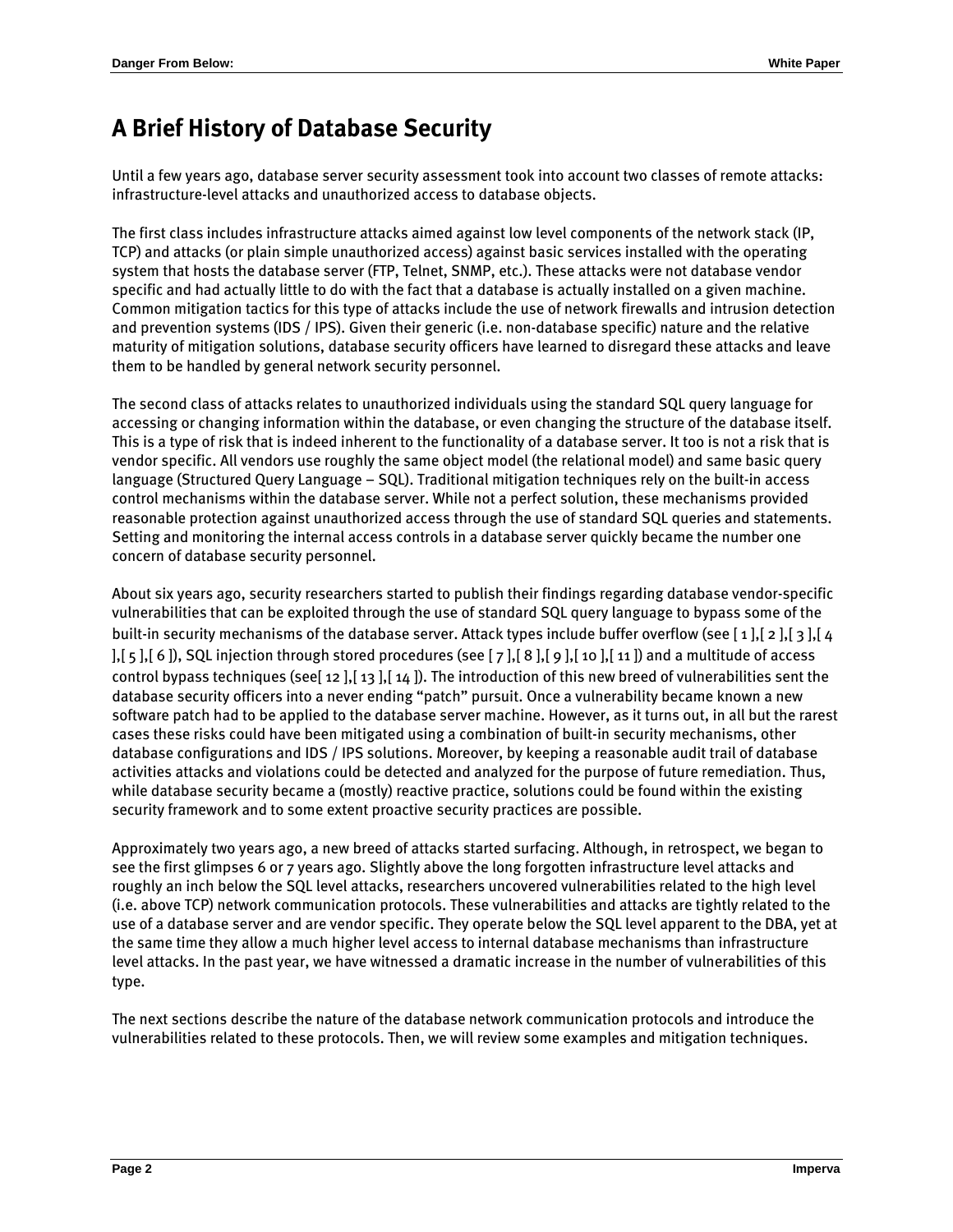## **An Introduction to Database Communication Protocols**  *The origin of database communication protocols*

While the syntax and semantics of data access and management commands is mostly defined by a well known standard called ANSI SQL (last version was issued in 2006) other important aspects of the client-server interaction are not. These aspects include the method for creating a client session, conveying the commands from a client to a server, the method for returning data and status to a client, the structure of the returned data and the implementation of mechanisms such as cursors, prepared statements and transactions. Since all these details are required for the correct (not to say basic) functioning of a database server, we can only assume that the gap is filled by vendor specific technology.

Thus, each database vendor has devised a proprietary protocol consisting of a set of messages, interactions and semantics that would provide for these functions. The vendors usually chose to implement these protocols as an independent application messaging layer that can be transported on top of a multitude of transport level protocols such as TCP/IP, Named Pipes and even SNA and DECNET. This allows the vendors to maintain most of the implementing code platform and transport layer independent. It means for example that the code that implements the DRDA protocol on OS/390 platform (mainframe machine) is the exact same code that is used for a Microsoft Windows platform.

Traditionally, the vendors have chosen to proceed with a proprietary implementation and offer little or no public documentation. Examples include SQL\*NET from Oracle, TDS from Sybase, yet another strand of TDS from Microsoft and DRDA from IBM (the latter is to some extent an "open" protocol). By keeping the protocols proprietary and undocumented, each vendor effectively became the sole provider of basic client software (i.e. drivers). While there are some known exceptions to this statement (see [15],[16],[17]) they draw from very partial information supplied by the vendors under strict conditions.

## *Complexity brought to its max*

Most of the protocols include a number of semi-independent layers. The TDS protocol consists of two layers with approximately 10 different messages constituting the lower level and ten times that making the second layer. SQL\*NET and DB2 use a 3-layer protocol with tens of messages in the highest layer.

Layer 1 Layer 2 Laver<sub>3</sub> 00 c0 00 00 06 00 00 00 00 00 03 51 03 40 74 67 03 05 00 00 00 2e 35 6d 03 11 00 00 00 00 00 00 00 00 00 00 00 00 00 00 00 00 00 00 00 c6 35 6d 03 09 00 00 00 05 37 6d 03 14 00 00 00 c5 36 6d 03 07 00 00 00 a0 0f 00 00 85 37 6d 03 09 00 00 00 95 37 6d 03 08 00 00 00 00 00 00 00 00 00 00 00 00 00 00 00 00 00 00 00 00 00 00 00 00 00 00 00 00 00 00 00 73 63 6f 74 74 33 32 37 31 32 33 34 32 37 46 36 36 41 43 43 42 33 45 44 56 49 43 45 2d 41 4d 57 45 42 43 4f 48 4f 52 54 5c 45 44 56 49 43 45 2d 41 4d 00 61 6d 69 63 68 61 69 32 35 31 36 3a 32 32 31 32 6a 72 65 77 2e 65 78 65

**Figure 1: Sample layered message (Oracle)** 

The code implementing messages in the different layers is developed by different programmers groups not always in coordination. As a consequence, the assumed trust level between the various layers is sometimes misleading, and occasionally messages show information redundancy that is not always validated through all layers (e.g. an independent size field appears in various layers of the same message).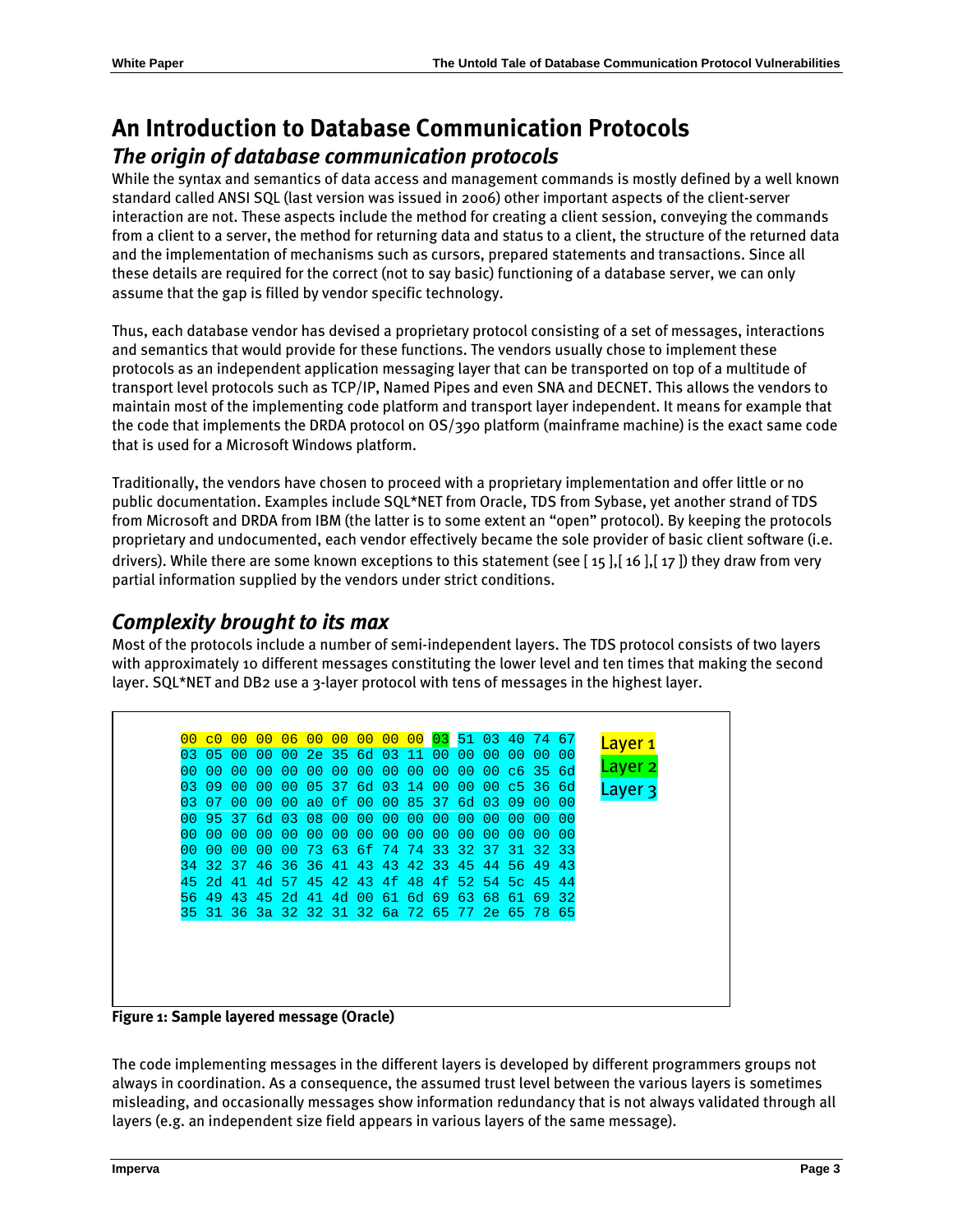| 10 01 <mark>00 98</mark> 00 00 01 00 <mark>90 00</mark> 00 00 01 00 00 71<br><u>Layer 1</u><br>00 00 00 00 00 07 b0 02 00 00 00 00 00 00<br>00 00<br>Layer 2<br>e0 03 00 00 88 ff ff ff 0d 04 00 00 56 00 00 00<br>56 00 02 00 5a 00 02 00 5e 00 12 00 82 00 03 00<br>Layer 3<br>00 00 00 00 88 00 04 00 90 00 00 00 90 00 00<br>. വ<br>00 06 5b d7 cc 92 00 00 00 00 90 00 00 00 69 00<br>63 00 33 a5 93 a5 53 00 51 00 4c 00 20 00 51 00<br>75 00 65 00 72 00 79 00 20 00 41 00 6e 00 61 00<br>6c 00 79 00 7a 00 65 00 72 00 69 00 69 00 73 00<br>4f 00 44 00 42 00 43 00 |  |  |  |  |  |  |  |  |  |
|-----------------------------------------------------------------------------------------------------------------------------------------------------------------------------------------------------------------------------------------------------------------------------------------------------------------------------------------------------------------------------------------------------------------------------------------------------------------------------------------------------------------------------------------------------------------------------|--|--|--|--|--|--|--|--|--|
|                                                                                                                                                                                                                                                                                                                                                                                                                                                                                                                                                                             |  |  |  |  |  |  |  |  |  |
|                                                                                                                                                                                                                                                                                                                                                                                                                                                                                                                                                                             |  |  |  |  |  |  |  |  |  |
|                                                                                                                                                                                                                                                                                                                                                                                                                                                                                                                                                                             |  |  |  |  |  |  |  |  |  |
|                                                                                                                                                                                                                                                                                                                                                                                                                                                                                                                                                                             |  |  |  |  |  |  |  |  |  |
|                                                                                                                                                                                                                                                                                                                                                                                                                                                                                                                                                                             |  |  |  |  |  |  |  |  |  |
|                                                                                                                                                                                                                                                                                                                                                                                                                                                                                                                                                                             |  |  |  |  |  |  |  |  |  |
|                                                                                                                                                                                                                                                                                                                                                                                                                                                                                                                                                                             |  |  |  |  |  |  |  |  |  |
|                                                                                                                                                                                                                                                                                                                                                                                                                                                                                                                                                                             |  |  |  |  |  |  |  |  |  |
|                                                                                                                                                                                                                                                                                                                                                                                                                                                                                                                                                                             |  |  |  |  |  |  |  |  |  |
|                                                                                                                                                                                                                                                                                                                                                                                                                                                                                                                                                                             |  |  |  |  |  |  |  |  |  |
|                                                                                                                                                                                                                                                                                                                                                                                                                                                                                                                                                                             |  |  |  |  |  |  |  |  |  |
|                                                                                                                                                                                                                                                                                                                                                                                                                                                                                                                                                                             |  |  |  |  |  |  |  |  |  |
|                                                                                                                                                                                                                                                                                                                                                                                                                                                                                                                                                                             |  |  |  |  |  |  |  |  |  |
|                                                                                                                                                                                                                                                                                                                                                                                                                                                                                                                                                                             |  |  |  |  |  |  |  |  |  |

<span id="page-3-0"></span>

Protocols also carry a long history of backwards compatibility. For example, an Oracle 8 client can communicate with an Oracle 10g R2 database server while an Oracle 10g client can communicate with an Oracle 8 server. This implies that some of the code that implements the protocol is more than 10 years old while at the same time it is rarely tested in real environments.

Complexity concerns goes even higher as protocols try to maintain the highest efficiency while conveying structured information between systems with different CPU architecture, different byte orders and different character representations. One apparent example is that for most of the protocols there is one layer of messages that has a preset data representation (mostly network order), while the Endianess (as well as the size of a word) of other layers is negotiable. Oracle SQL\*NET for example uses special message structures to eliminate multiple network transmissions of a value if it appears in more than one row in a result set. IBM's DRDA protocol used for the DB2 database defines no less than 8 different character code pages that can be used in a single session.

The arguments above testify to the sheer complexity of creating and maintaining a software package that implements these protocols.

### *The place where vulnerabilities grow*

Because of their proprietary nature, the complete specifications of these protocols were never put to scrutiny by the public eye. Needless to say, that the source code, implementing the protocols, was never available for careful review by researchers.

Moreover, the vendors became the sole producers of basic client software (i.e. drivers). Third parties never had to care about the protocol details or the protocol behavior. Anybody who wanted to implement database client software relied on APIs supplied by vendor packages. The vendors on their side tested the robustness of their implementations not against the protocol specification but rather against the behavior imposed by their own APIs. Thus, if the server side code failed to validate the size of a field in the message, but the driver APIs did not allow a message to be generated with an illegal size, the vulnerability would not show up. In fact looking at the differences between different drivers produced by the same vendor it becomes apparent that some of the details of the protocols were not apparent even to vendor programmers.

Thus, for years database network communication protocols lurked in darkness, undisturbed by security researchers, their growing number of security vulnerabilities unreported and not being fixed. Those few protocol level vulnerabilities that were reported and fixed (see [18],[19],[20],[21]) were concerned only with the first protocol message sent from a client to the server. This actually indicated a second type of ba rrier for researchers – the lack of a proper research tool. There was no tool available for a researcher to construct arbitrary protocol message exchanges containing mostly legitimate messages mixed with a few tampered messages.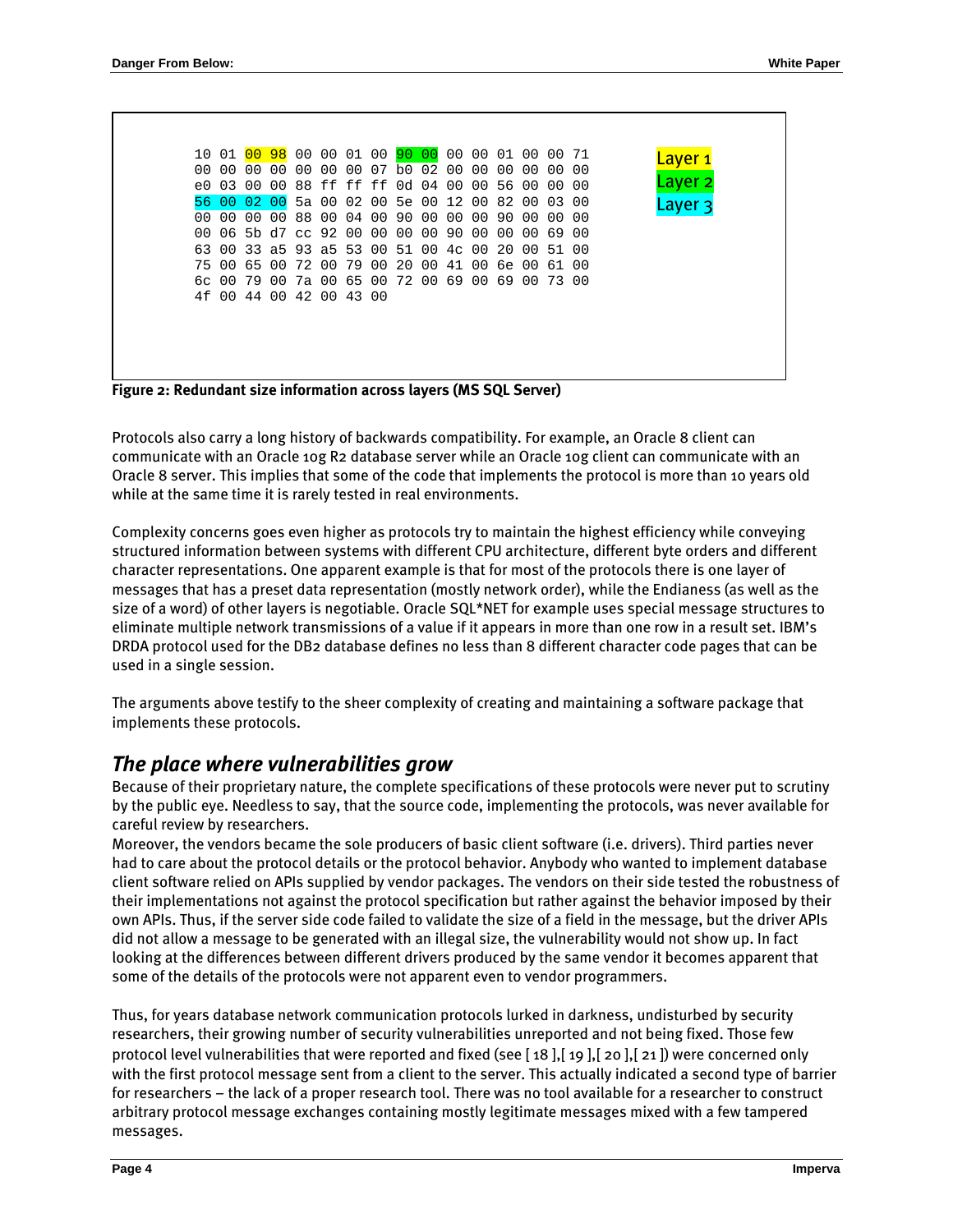### *Breaking the Code*

In the past couple of years, researchers from database security vendors started to reconstruct the specifications for the various protocols. They had to do it as part of their effort to create network based security solutions for databases. This resulted in the elimination of the first barrier to discovering security vulnerabilities – the knowledge barrier.

Motivated by this new opportunity, researchers developed tools to help them overcome the technical barrier of creating tampered message exchange sequences. The common packet editing tools (see [\[ 22 \],](#page-15-18)[\[ 23 \]](#page-15-19)[,\[ 24 \]](#page-15-20)[,\[](#page-15-21)  [25 \]](#page-15-21)) simply were not enough. These tools allow one-way injection of a single, specially crafted, packet into the network. Using these tools to selectively modify payload of TCP segments within an exiting connection is a nearly impossible task. A useful tool we created in our labs is a generic TCP proxy called TCPirate. This tool relays TCP streams between a client and a server allowing full visibility, in real time, into the stream and providing the capability of selectively changing parts of the stream as well as injecting external data into the stream. Due to the new knowledge and new tools, database communication protocol vulnerabilities are starting to surface from the deeps.

| Imperva ADC - TCPirate         | 図                                                              |
|--------------------------------|----------------------------------------------------------------|
| <b>Connection Data</b>         |                                                                |
| <b>Destination Host:</b>       | 10.1.1.230                                                     |
| <b>Destination Port:</b>       | 1433                                                           |
| $V$ Use Relay                  |                                                                |
| Relay Port:                    | 1433                                                           |
| <b>Trap Reqeust</b>            | <b>Trap Response</b>                                           |
| Input Data                     |                                                                |
| Folder:                        | C: \Projects\TCPirate\bin<br><b>LLL</b>                        |
| <b>File Prefix:</b><br>message |                                                                |
| <b>File Suffix</b><br>.bin     |                                                                |
|                                | <b>Start Listener</b><br><b>New Connection</b><br><b>Close</b> |

**Figure 3: Configuration screen of TCPirate**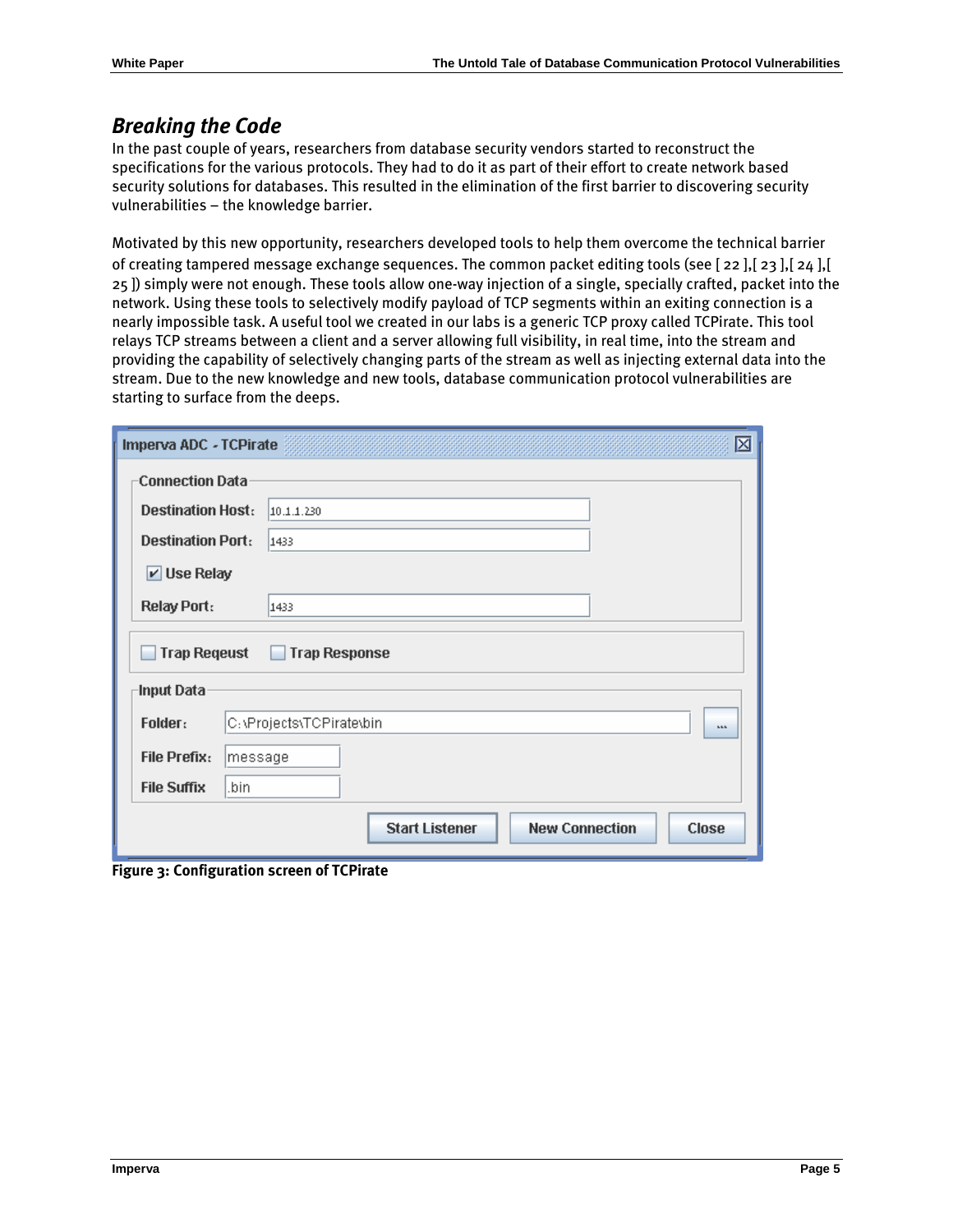| Connection - 2                                                |                                                                                                                       |                                                                                   |                                                      | 区                                   |  |  |  |
|---------------------------------------------------------------|-----------------------------------------------------------------------------------------------------------------------|-----------------------------------------------------------------------------------|------------------------------------------------------|-------------------------------------|--|--|--|
| <b>Connection Info</b>                                        |                                                                                                                       | <b>Plugins</b>                                                                    |                                                      |                                     |  |  |  |
| Source IP:                                                    | 127.0.0.1                                                                                                             | Oracle<br>Trap                                                                    |                                                      |                                     |  |  |  |
| Source Port:                                                  | 4708                                                                                                                  | Username:                                                                         | KOffset:                                             | POffset                             |  |  |  |
| Destination IP:                                               | 10.1.1.230                                                                                                            |                                                                                   |                                                      |                                     |  |  |  |
| <b>Destination Port:</b>                                      | 1433                                                                                                                  | Password:                                                                         | KLen                                                 | <b>Insert Pwd</b>                   |  |  |  |
|                                                               |                                                                                                                       |                                                                                   |                                                      |                                     |  |  |  |
|                                                               |                                                                                                                       |                                                                                   | <b>Gen Hash</b>                                      |                                     |  |  |  |
|                                                               |                                                                                                                       |                                                                                   |                                                      |                                     |  |  |  |
| <b>Trap Request</b><br>$\sqrt{2}$                             | <b>Trap Response</b>                                                                                                  |                                                                                   |                                                      |                                     |  |  |  |
| $\,0\,$<br>$\mathbf{1}$<br> 01 <br>$ 01\rangle$<br>00<br>0000 | $^{\circ}$<br>3<br>5<br>$\epsilon$<br>$\overline{\epsilon}$<br>9<br>2<br>4<br>38<br>00<br>00<br>73<br>00<br> 01<br>00 | f<br>b<br>d<br>a<br>$_{\rm e}$<br>$\mathbb C$<br>6C<br>65<br>00<br>00<br>65<br>00 | ls.<br>18                                            | le.<br>le.                          |  |  |  |
| 74<br>63<br>00<br>0010                                        | 00<br>20<br>00<br>20<br>00<br>lza<br>$ 00\rangle$                                                                     | 6f<br>66<br>72<br>00<br>00<br>00                                                  | It.<br>c<br>l*                                       | f.<br>Ir.<br>lo.                    |  |  |  |
| l6d<br>20<br>00<br>0020<br>72<br>73<br>00<br>0030             | 73<br>00<br>73<br>79<br> 00<br> 00<br>00<br>lod<br>00<br>loo<br>$ 00\rangle$<br>lo a                                  | 65<br>75<br>73<br>$ 00\rangle$<br>loo<br>00                                       | lm<br>s<br>I۷<br>ls.<br>ls.<br>r                     | ls.<br>le.<br>u                     |  |  |  |
|                                                               |                                                                                                                       |                                                                                   |                                                      |                                     |  |  |  |
| Load                                                          |                                                                                                                       |                                                                                   | <b>To Client</b><br>$\blacktriangledown$<br>$\cdots$ | <b>Drop Msg</b><br><b>To Server</b> |  |  |  |
| Truncate at:                                                  |                                                                                                                       | <b>Truncate</b>                                                                   | Reconnect                                            | <b>Disconnect</b>                   |  |  |  |
| Starting                                                      |                                                                                                                       |                                                                                   |                                                      |                                     |  |  |  |
|                                                               |                                                                                                                       |                                                                                   |                                                      |                                     |  |  |  |
|                                                               |                                                                                                                       |                                                                                   |                                                      |                                     |  |  |  |

**Figure 4: MS SQL Server query trapped in TCPirate** 

#### *Vulnerabilities Explained*

Before we dive into the details of some vulnerabilities, it is important to understand the types of vulnerabilities and their potential impact. Here we suggest a classification method that is based on the type of manipulation that exposes the vulnerability:

- Message structure tampering. Mostly these vulnerabilities yield attacks against the parsing mechanism that typically result in memory corruption.
- Field size tampering. These vulnerabilities yield buffer overflow attacks against the basic parsing mechanism or against higher level mechanisms that have full trust in the robustness of the parsing mechanism.
- Field content manipulation. These vulnerabilities yield different type of attacks against higher level mechanisms including privilege elevation and audit evasion.
- Message sequence tampering. These vulnerabilities yield different types of attacks against various levels of database mechanisms.
- The following sub-sections discuss each category in more details, but the first example is of a vulnerability that does not require any type of tampering, but rather a network sniffer.

In order to maximize the strength of username/ password based authentication mechanism, a reply on to failed attempt should not disclose whether failure is due to bad username or incorrect password. The Oracle-API calls for login are compliant with the above behavior. However, looking at the actual message exchange generated by the client and the server as a consequence of using these API calls reveals that one message sequence is used when the username is unknown and a different message sequence is used when the password is incorrect. Thus, by using a network packet analyzer on his client machine, an attacker can launch effective brute-force attack on the database, first finding valid usernames and then looking for the password for each.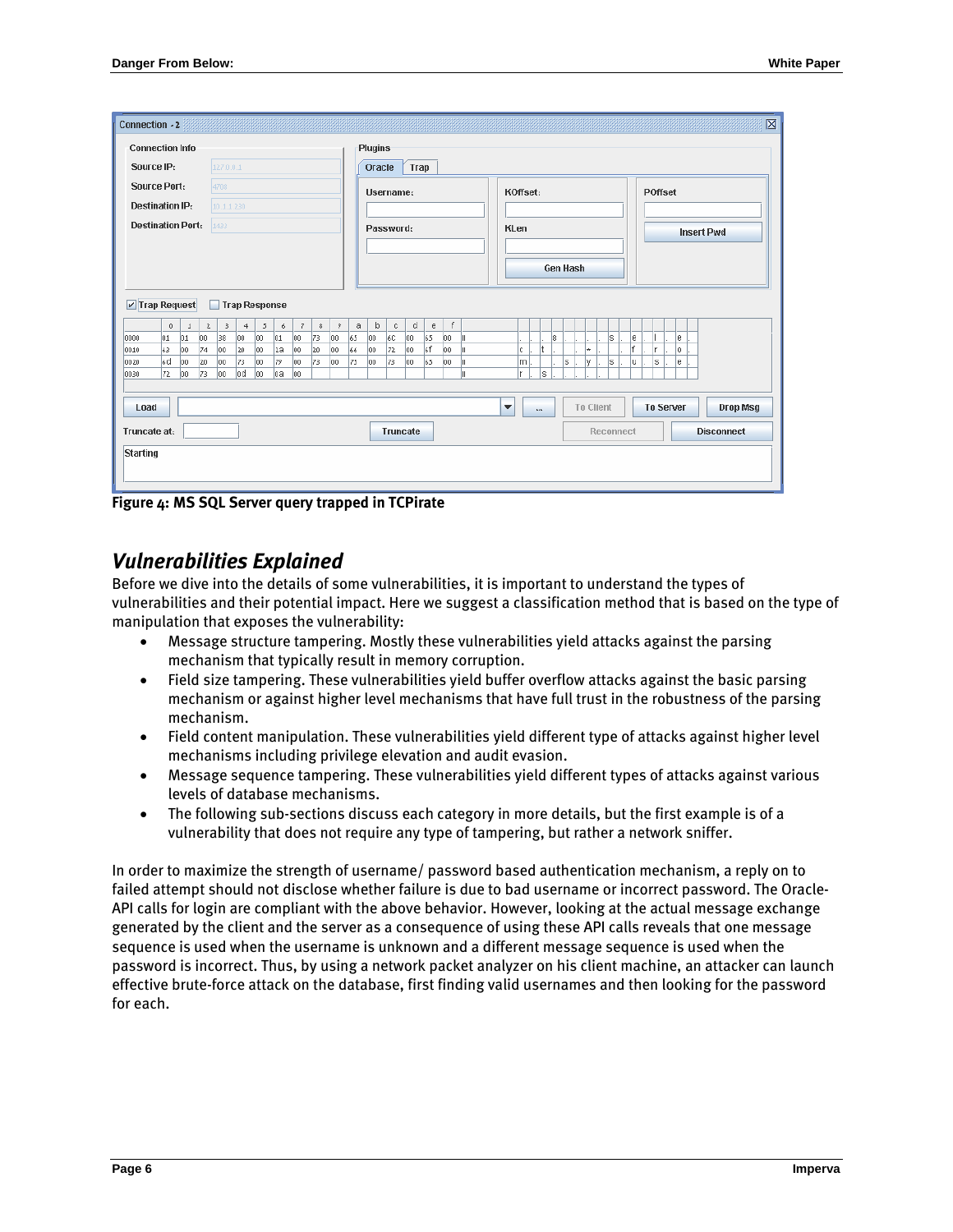

**Figure 5: Oracle authentication message exchange - bad password** 



**Figure 6: Oracle authentication message exchange - bad user name** 

The example above teaches us two important things: API programmers were aware of the need to produce a uniform response for the different types of authentication failure. Aware as they were, no one thought that an adversary would have used a local network sniffer to observe traffic. Of note, using encryption is of no avail since the size of the traffic discloses the nature of the response.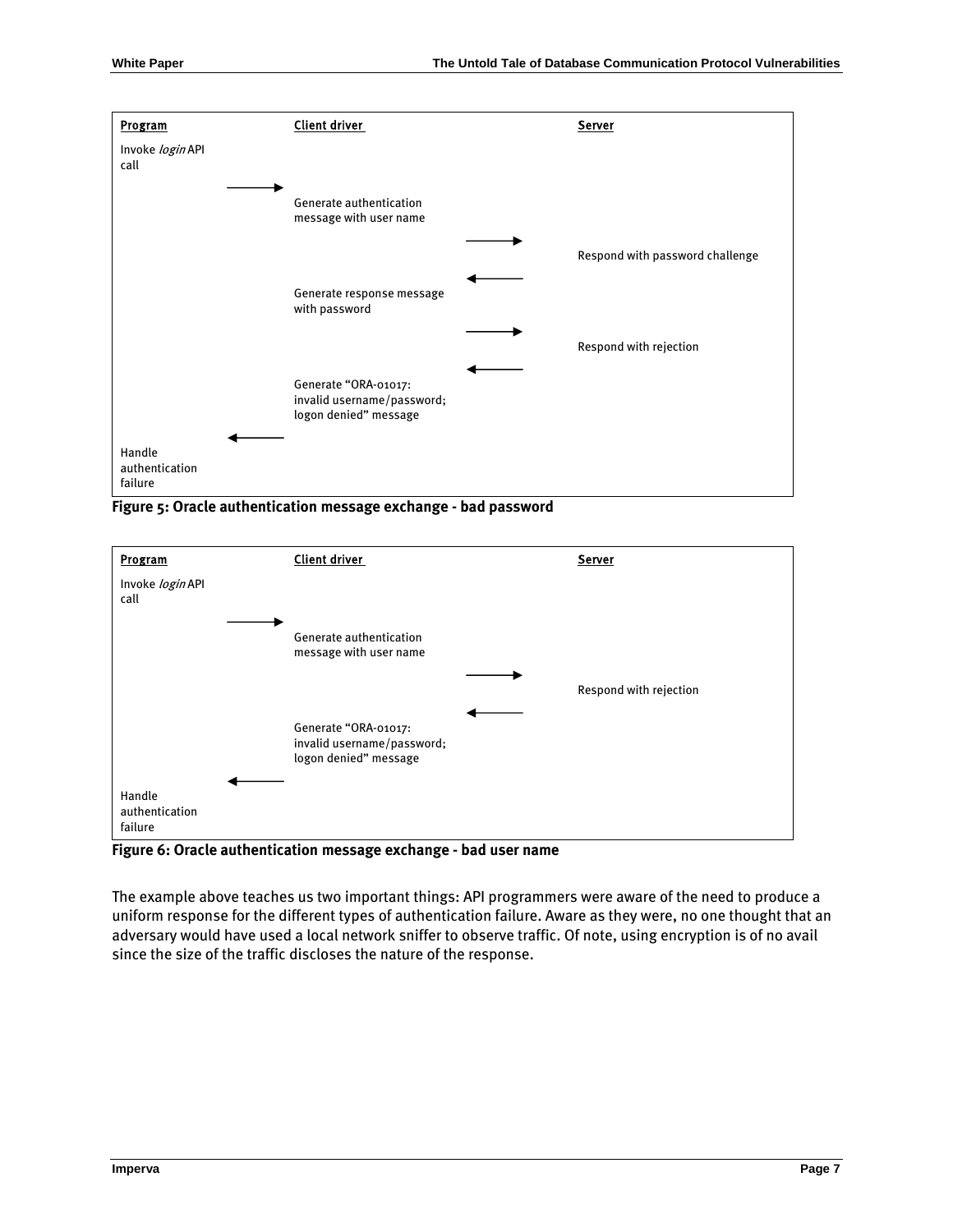## **Message Structure Tampering Vulnerabilities**

A protocol message has a well defined,yet rarely documented, structure. The structure of a message can be described as a list of fields, where each field has a specific role and expected format. Some messages have a variable structure where the list of actual fields is determined by the state of the protocol or by the discretion of the sending party. The main tampering techniques for message structure are therefore the following:

- Removing fields from a message
- Adding fields to a message or duplicating fields in a message
- Combining fields in an unexpected manger

An excellent example of the first type of vulnerability is shown in an IBM DB2 vulnerability published in September 2006 (See [\[ 26 \]\)](#page-15-22). One of the connection establishment messages is said to contain an optional database-name field. In practice, IBM produces clients that always include this field. As it turned out, when the message is sent without the "optional" database-name, an unhandled exception condition occurs on the server, yielding the database inaccessible to all clients.



**Figure 7: Original message with database name field** 

00 b4 d0 41 00 01 00 ae 10 41 00 6e 11 5e 84 82 f2 82 97 4b 85 a7 85 40 40 40 40 40 40 40 40 40 40 40 f0 f5 c6 f8 f0 f5 f5 f4 f0 f0 f0 e6 00 c5 00 c2 00 c3 00 d6 00 c8 00 d6 00 d9 00 e3 00 00 00 00 00 00 00 00 00 00 00 00 00 00 00 60 f0 f0 f0 f1 c1 d4 c9 c3 c8 c1 c9 40 40 40 40 40 40 40 40 40 40 40 40 40 40 40 40 40 40 40 40 40 40 40 c3 e3 d6 c4 c2 40 40 40 00 18 14 04 14 03 00 07 24 07 00 07 14 74 00 05 24 0f 00 07 14 40 00 07 00 0b 11 47 d8 c4 c2 f2 61 d5 e3 00 0d 11 6d c5 c4 e5 c9 c3 c5 60 c1 d4 00 0c 11 5a e2 d8 d3 f0 f8 f0 f1 f5 00 34 d0 01 00 02 00 30 10 6d 00 06 11 a2 00 09 00 24 11 dc 5c 17 36 09 dd e8 92 88 f4 e3 79 b0 57 9d 05 36 e1 26 f6 ce a9 90 e7 8d 86 09 e8 36 d0 95 e0 32



Red square – message header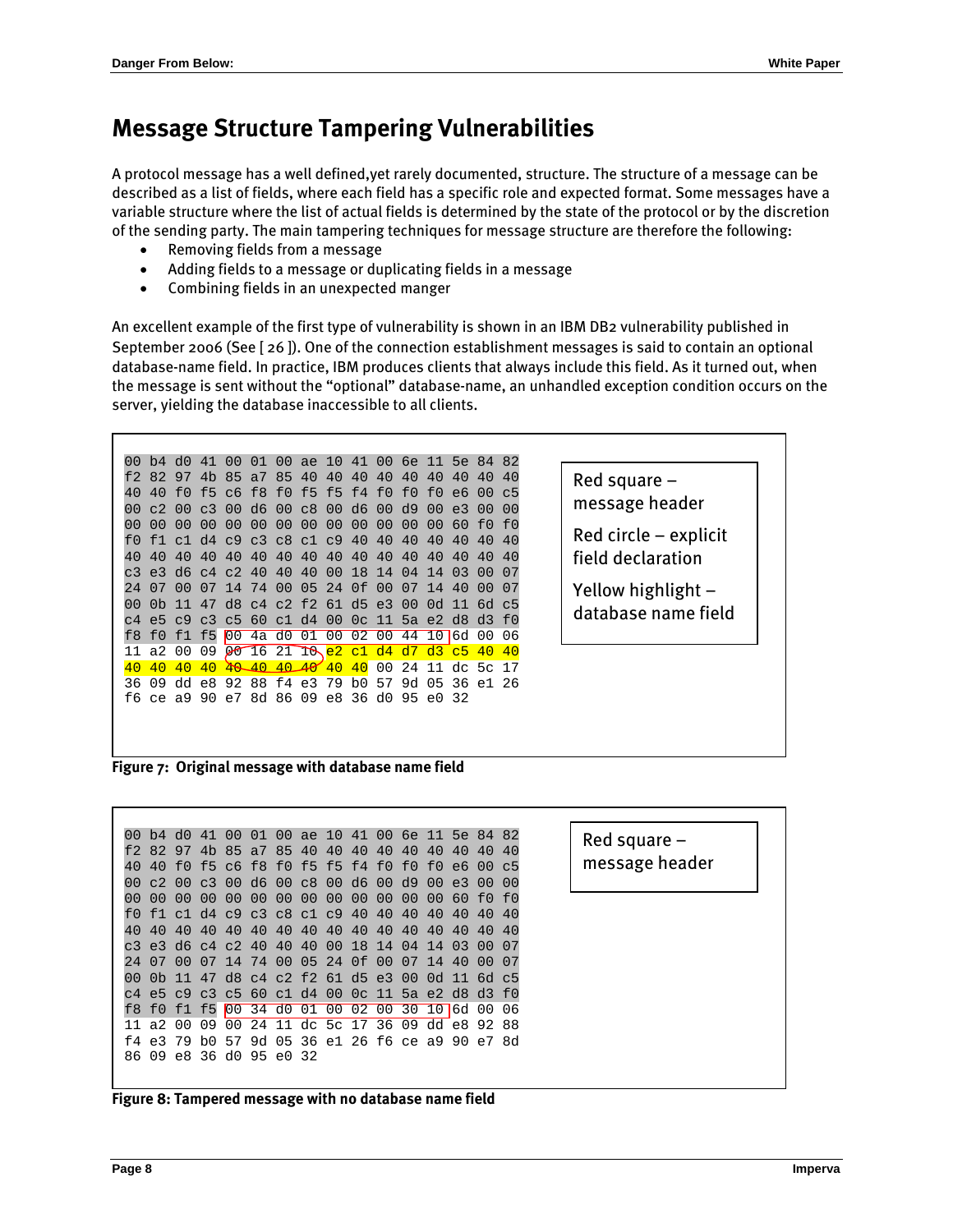While there is a very good example of the second type of tampering technique, at this time it can only be discussed in high level terms since it has not been patched. It is a vulnerability related to the Oracle database network communications protocol (SQL\*NET) in which adding fields to a message in the wrong (or "right") context of the protocol state, allows unauthenticated access to the database server.

Exploiting the vulnerabilities discussed above requires more than just an editor and a telnet client. However, the exploit process is not rocket science either. The attacker could write a short program to send the tampered messages and process the server's replies up to the point where the exploit takes effect, or use a standard, vendor provided, client software and redirect the traffic through a local, interactive TCP proxy (like TCPirate), tampering with the messages as they flow from the client to the server.

## *Field size manipulation*

Occasionally, fields in a message have their sizes explicitly declared using another dedicated field. For example, the field declaring the type of message is a constant sized field in all protocols. However, the field containing the name of the database to connect to tends to have a variable size. The size is given by a fixed size field in another part of the same message. Thus tampering field sizes is actually a specific instance of the next type of vulnerabilities where the field being manipulated is the length field.

Tampering field sizes is mostly used for buffer overflow attacks yielding execution of arbitrary code. This type of vulnerability is the result of having the length indicator capable of expressing larger data sizes than actually supported by the server software. Some known example include [\[ 20 \]](#page-15-16) and [\[ 19 \]](#page-15-15). A recent vulnerabilit y uncovered in IBM's DB2 database ([\[ 27 \]](#page-15-23)) can be used to demonstrate this issue in details. The session establishment message for the DRDA protocol includes a field called MGRLVLLS that holds an array with two integer columns. The number of rows in the array is expected to be a small constant, representing the number of main software modules that make up the client and server software. Most fields in DRDA protocol messages have their size explicitly defined using an integer field preceding the actual value. Thus, it is possible to create an array of a very large number of rows embedded within this field. As expected, when sending a large enough array (approx. 400 rows) a buffer overflow condition occurs in the server. This vulnerability can be easily exploited for bringing down the server by setting the value of array rows arbitrarily. The vulnerability can also be exploited for executing arbitrary code on the server by carefully constructing the contents of the array. Actually, it is one the more difficult code execution attacks to exploit. The tools needed for creating and launching an attack are a text editor and a Telnet client. Moreover, the attacker needs no initial access credentials for the database server. This vulnerability, at the time of discovery affected the DB2 database installed on many platforms including what many people would consider the most robust security platform – OS/390.

Yet there are other types of size tampering attacks. One interesting type is related to the tendency of protocol programmers to include redundant size information within a message without validating consistency between all size related fields. For example, in one of the TDS messages used by MS SQL Server there are three (3!) size related fields within the same message (see [Figure 2](#page-3-0)). The first field describes the size of the entire message with the common protocol header fields. The second size field describes the size of the message without the common protocol header fields, yet another third size indicator is attached to each data field, indicating its individual size. This type of redundancy and inconsistency can result in various vulnerabilities. One amusing instance of such vulnerability actually concerns another TDS message (TDS "Hello" message). When the size indicator of an individual field is set to a number larger than the size of the message itself, an unexpected behavior by the server causes arbitrary memory buffers to be dumped to the network connection, thus exposing sensitive information (including passwords).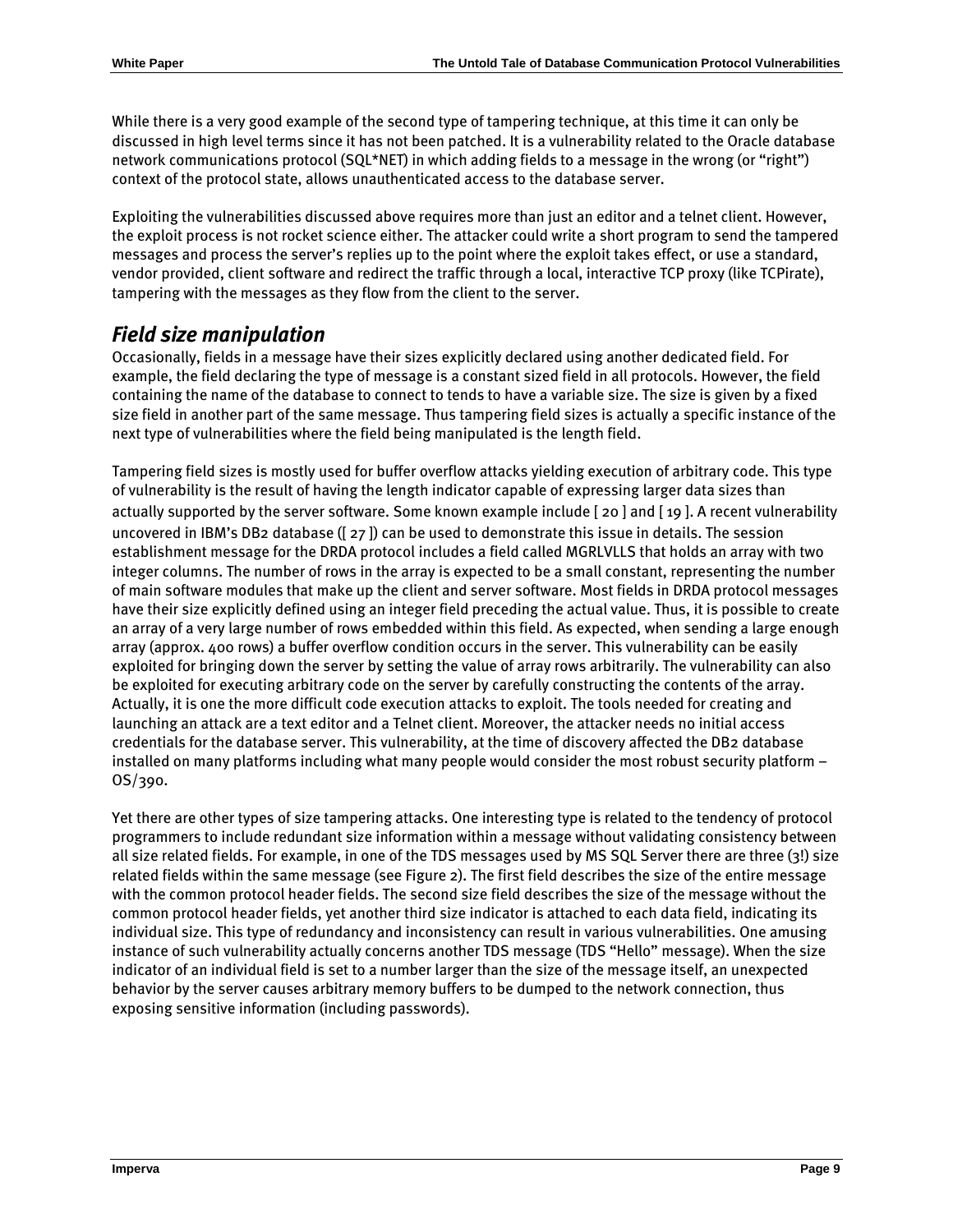| 55 00       |  | 12 01 00 34 00 00 00 00 00 00 15 00 ff 01 00 1b<br>01 02 00 1c 00 0c 03 00 28 00 04 ff 08 00 01<br>00 00 4d 53 53 51 4c 53 65 72 76 65 72 00 |  |  |  |  |  |  | Yellow highlight $-$<br>Total message size |
|-------------|--|----------------------------------------------------------------------------------------------------------------------------------------------|--|--|--|--|--|--|--------------------------------------------|
| £4 0e 00 00 |  |                                                                                                                                              |  |  |  |  |  |  | Red highlight $-$<br>Local field size      |

**Figure 9: TDS Hello message - Field size larger than total message size** 



**Figure 10: Sample buffer dumped by the server showing names of connected users (sa)** 

## *Field Content Manipulation*

If you are responsible for the security of a database server, this is the type of vulnerabilities that should make you tremble in fear. Content manipulation is usually straight forward to perform and the effects are directly reflected in the behavior of data processing mechanisms. The details revealed for some vulnerabilities and proclaimed effects of some vulnerabilities whose details were not disclosed are frightening. Let us take a look at an Oracle SQL\*NET vulnerability disclosed in January 2006 (See [28]). The authentication message used by the SQL\*NET protocol includes a multitude of fields, whose values should be evaluated in the event of a successful authentication. One of these fields, called AUTH\_ALTER\_SESSION, includes a command whose primary purpose was to set the proper language support for the client's session.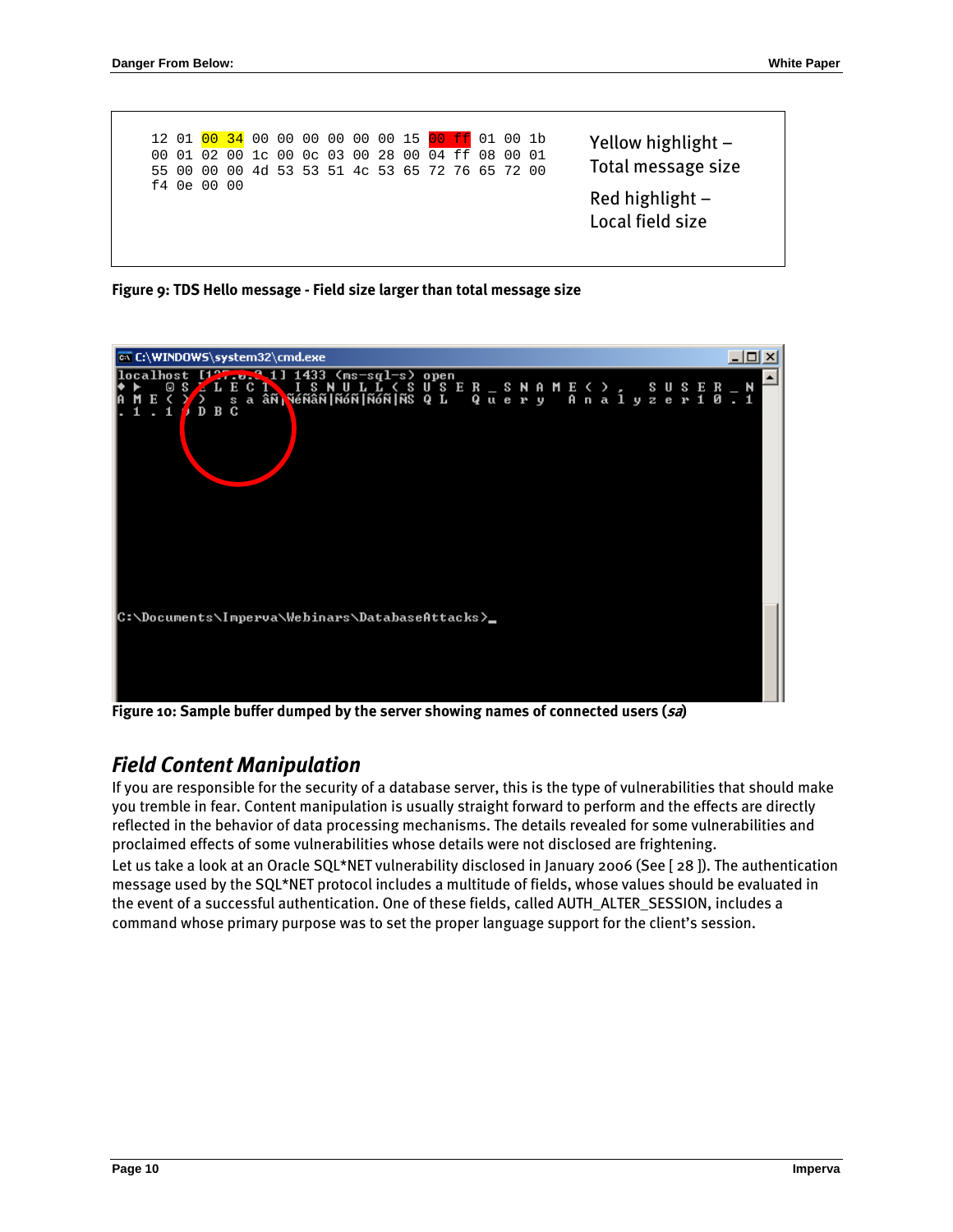|                                  | Mex Editor - [TTI-F-0x73-5cott.bin] ﴾                                                                                                      | $\Box$ o $\Box$       |
|----------------------------------|--------------------------------------------------------------------------------------------------------------------------------------------|-----------------------|
| Eile<br>Edit                     | <u>Tools W</u> indow <u>H</u> elp<br>View                                                                                                  | <u> 디리 ×</u>          |
| e H                              | * 电离×   Ω Q &   6R 5R                                                                                                                      |                       |
|                                  | what's<br><b>k</b> i inside?                                                                                                               | <b>Serial Monitor</b> |
| 00000000:                        | 03 18 00 00 06 00 00 00 00 00 03 73 03 3c 70 8f<br>$5.$                                                                                    |                       |
| 00000010:                        | . ¤ã.<br>01 05 00 00 00 01 01 00 00 a4 e3 12 00 07 00 00                                                                                   |                       |
| 00000020:                        | àÀå ${\tt scott}$<br>00 10 e0 12 00 c0 e5 12 00 73 63 6f 74 74 0d 00                                                                       |                       |
| 00000030:                        | 00 00 0d 41 55 54 48 5f 50 41 53 53 57 4f<br>AUTH PASSWORD<br>-52-44                                                                       |                       |
| 00000040:<br>00000050:           | 11 00 00 00 11 34 45 39 41 36 46 37 31 30 42 46<br>$\ldots$ . 4E9A6F710BF<br>37 38 34 37 42 33 00 00 00 00 00 0d 00 00 00 0d 41<br>7847B3A |                       |
| 00000060:                        | 55 54 48 5f 54 45 52 4d 49 4e 41 4c 0b 00 00 00<br>UTH TERMINAL                                                                            |                       |
| 00000070:                        | 0b 41 4d 49 43 48 41 49 2d 4c 41 50 00 00 00 00<br>.AMICHAI-LAP                                                                            |                       |
| 00000080:                        | Of 00 00 00 Of 41 55 54 48 5f 50 52 4f 47 52 41<br>AUTH PROGRA                                                                             |                       |
| 00000090:                        | 4d 5f 4e 4d 0c 00 00 00 0c 53 51 4c 50 4c 55 53<br>M NMSQLPLUS                                                                             |                       |
| 000000a0:                        | 57 2e 45 58 45 00 00 00 00 0c 00 00 00 0c 41 55<br>$W. EXE \ldots \ldots AU$                                                               |                       |
| 000000b0:                        | 54   48   5f   4d   41   43   48   49   4e   45   16   00   00   00   16   57<br>TH MACHINEW                                               |                       |
| 000000c0:                        | 45 42 43 4f 48 4f 52 54 5c 41 4d 49 43 48<br>41 49<br>EBCOHORT\AMICHAI                                                                     |                       |
| 000000d0:                        | 2d 4c 41 50 00 00 00 00 00 08 00 00 00 08 41 55<br>$-LAP$ $AU$                                                                             |                       |
| 000000e0:                        | 54 48 5f 50 49 44 08 00 00 00 08 32 33 36 38 3a<br>TH PID2368:                                                                             |                       |
| 000000£0 <b>:</b>                | 36 39 32 00 00 00 00 08 00 00 00 08 41 55 54 48<br>692AUTH                                                                                 |                       |
| 00000100:                        | 5f 41 43 4c 04 00 00 00 04 34 30 30 30 00 00 00<br>$ACL$ 4000                                                                              |                       |
| 00000110:                        | 00 12 00 00 00 12 41 55 54 48 5f 41 4c 54 45 52<br>. <mark>AUTH ALTER</mark>                                                               |                       |
| 00000120:                        | 5f 53 45 53 53 49 4f 4e e4 01 00 00 fe ff 41 4c<br>SESSIONäþÿAL                                                                            |                       |
| 00000130:                        | 54 45 52 20 53 45 53 53 49 4f 4e 20 53 45 54 20<br>TER SESSION SET                                                                         |                       |
| 00000140:                        | 4e 4c 53 5f 4c 4l 4e 47 55 4l 47 45 3d 20 27 4l<br>NLS_LANGUAGE= 'A                                                                        |                       |
| 00000150:                        | 4d 45 52 49 43 41 4e 27 20 4e 4c 53 5f 54 45 52<br>MERICAN' NLS_TER<br>52 49 54 4f 52 59 3d 20 27 41 4d 45 52 49 43 41                     |                       |
| 00000160:<br>00000170:           | RITORY= 'AMERICA<br>27 20 4e 4c 53 5f 43 55 52 52 45 4e 43 59 3d 20<br><b>NLS CURRENCY=</b>                                                |                       |
| 00000180:                        | 27.<br>24 27 20 4e 4c 53 5f 49 53 4f 5f 43 55 52 52<br>'\$' NLS ISO CURR                                                                   |                       |
| 00000190:                        | 45 4e 43 59 3d 20 27 41 4d 45 52 49 43 41 27 20<br>ENCY= 'AMERICA'                                                                         |                       |
| 000001a0:                        | 4e 4c 53 5f 4e 55 4d 45 52 49 43 5f 43 48 41 52<br>NLS NUMERIC CHAR                                                                        |                       |
| 000001b0:                        | 41 43 54 45 52 53 3d 20 27 2e 2c 27 20 4e<br>ACTERS= '.,' NLS<br>4c 53                                                                     |                       |
| 000001c0:                        | 5f 43 41 4c 45 4e 44 41 52 3d 20 27 47 52 45 47<br>CALENDAR= 'GREG                                                                         |                       |
| 000001d0:                        | 4f 52 49 41 4e 27 20 4e 4c 53 5f 44 41 54 45 5f<br>ORIAN' NLS DATE                                                                         |                       |
| 000001e0:                        | 46 4f 52 4d 41 54 3d 20 27 44 44 2d 4d 4f<br>4e 2d<br>FORMAT= 'DD-MON-                                                                     |                       |
| 000001f0:                        | 52 52 27 20 4e 4c 53 5f 44 41 54 45 5f 4c 41 4e<br>RR' NLS DATE LAN                                                                        |                       |
| 00000200:                        | 47 55 41 47 45 3d 20 27 41 4d 45 52 49 43 41 4e<br>GUAGE= 'AMERICAN                                                                        |                       |
| 00000210:                        | 27 20 20 4e 4c 53 5f 53 4f 52 54 3d 20 27 42 49<br>NLS SORT= 'BI                                                                           |                       |
| 00000220:                        | 4e 41 52 59 27 20 54 49 4d 45 5f 5a 4f e5 4e 45<br>NARY' TIME ZOÄNE                                                                        |                       |
| 00000230:<br>00000240:           | 3d 20 27 2b 30 32 3a 30 30 27 20 4e 4c 53 5f 44<br>'+02:00' NLS D<br>55 41 4c 5f 43 55 52 52 45 4e 43 59 20 3d 20 27<br>UAL CURRENCY =     |                       |
| 00000250:                        | 24 27 20 4e 4c 53 5f 54 49 4d 45 5f 46 4f 52 4d<br>&' NLS TIME FORM                                                                        |                       |
| 00000260:                        | 41 54 20 3d 20 27 48 48 2e 4d 49 2e 53 53 58 46<br>AT = 'HH.MI.SSXF                                                                        |                       |
| 00000270:                        | 46 20 41 4d 27 20 4e 4c 53 5f 54 49 4d 45 53 54<br>F AM' NLS TIMEST                                                                        |                       |
| 00000280:                        | 41 4d 50 5f 46 4f 52 4d 41 54 20 3d 20 27 44 44<br>AMP FORMAT = 'DD                                                                        |                       |
| 00000290:                        | 2d 4d 4f 4e 2d 52 52 20 48 48 2e 4d 49 2e 53 53<br>-MON-RR HH.MI.SS                                                                        |                       |
| 000002a0:                        | XFF AM' NLS TIME<br>58 46 46 20 41 4d 27 20 4e 4c 53 5f 54 49 4d 45                                                                        |                       |
| 000002b0:                        | 5f 54 5a 5f 46 4f 52 4d 41 54 20 3d 20 27 48 48<br>TZ FORMAT = 'HH                                                                         |                       |
| 000002c0:                        | 2e 4d 49 2e 53 53 58 46 46 20 41 4d 20 54 5a 48<br>.MI.SSXFF AM TZH                                                                        |                       |
| 000002d0:                        | 3a 54 5a 4d 27 20 4e 4c 53 5f 54 49 4d 45 53 54<br>:TZM' NLS_TIMEST                                                                        |                       |
| 000002e0:                        | 41 4d 50 5f 54 5a 5f 46 4f 52 4d 41 54 20 3d 20<br>AMP TZ FORMAT =                                                                         |                       |
| 000002f0:                        | 27 44 44 2d 4d 4f 4e 2d 52 52 20 48 48 2e 4d 49<br>'DD-MON-RR HH.MI                                                                        |                       |
| 00000300:                        | 2e 53 53 58 46 46 20 41 4d 20 54 5a 48 3a 54 5a<br>SSXFF AM TZH:TZ                                                                         |                       |
| 00000310:                        | 48 27 00 00 00 00 00 00<br>W'_                                                                                                             |                       |
|                                  |                                                                                                                                            |                       |
| $\vert\vert\vert$ ( $\vert\vert$ |                                                                                                                                            |                       |
| For Help, press F1               | Offset: 00000081 of 00000318, 16%                                                                                                          |                       |

**Figure 11: Oracle authentication package - AUTH\_ALTHER\_SESSION is selected** 

However, processing semantics of this field go far beyond this simple and benign task and in fact the contents of this field are evaluated as an SQL statement by the database upon successful login. It so happens that this SQL statement is executed in the same security context of the authentication procedure (rather than the security context of the user logging into the system). This security context is actually the highest available in the Oracle server and allows execution of any command without any restriction and without any audit trail. In order to exploit this vulnerability an attacker needs to change the contents of this field into a command of his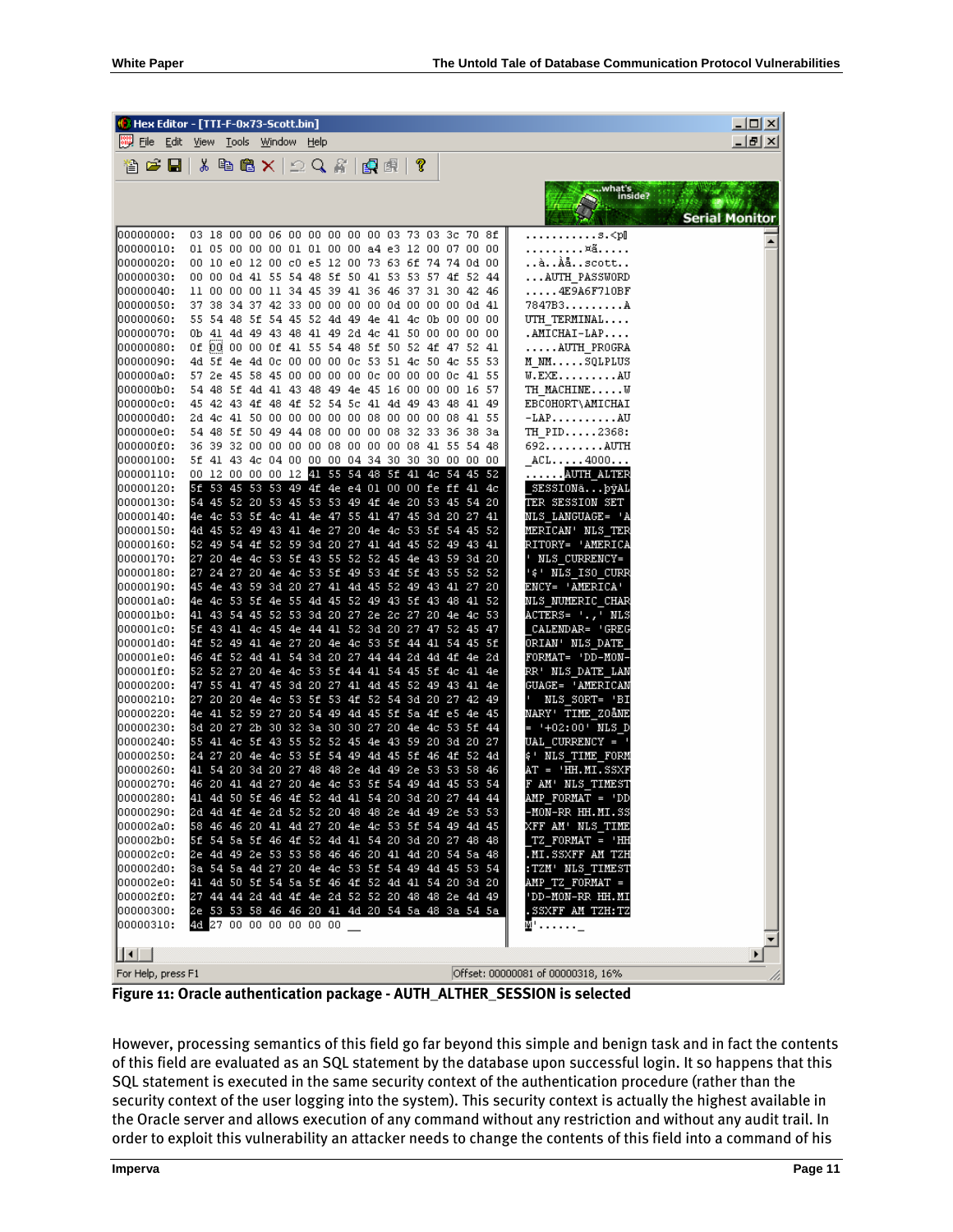liking (e.g. granting administrative privileges to himself). This can be achieved by routing the traffic from a vendor made client software through an interactive TCP proxy or by editing (using a text editor or a more convenient hex-editor) the client software DLLs and then simply using the vendor made client software. An interesting thing to notice about this vulnerability is that when discovered, it applied to all versions of Oracle server ranging from the obsolete Oracle 8i to the most up-to-date Oracle 10gR2. Needless to say that it applied to any operating system platform.

| Hex Editor - [oraclient10.dll.mal1] \ |  |                        |  |  |  |   |                                                                                                    |  | ᆜᄆᄌ                                           |
|---------------------------------------|--|------------------------|--|--|--|---|----------------------------------------------------------------------------------------------------|--|-----------------------------------------------|
| Eile<br>Edit                          |  | View Tools Window Help |  |  |  |   |                                                                                                    |  | <u>_  리 ×  </u>                               |
| c<br>H                                |  | ∦ PD X X 2 Q & Q @     |  |  |  | P |                                                                                                    |  |                                               |
|                                       |  |                        |  |  |  |   |                                                                                                    |  | what's<br>inside?<br><b>Serial Monitor</b>    |
| 00206020:                             |  |                        |  |  |  |   | 6b 65 79 2f 76 61 6c 20 61 72 72 61 79 00 00 00                                                    |  | key/val array                                 |
| 00206030:                             |  |                        |  |  |  |   | 41 55 54 48 5f 53 45 53 53 49 4f 4e 5f 49 44 00                                                    |  | AUTH SESSION ID.                              |
| 00206040:                             |  |                        |  |  |  |   | 41 55 54 48 5f 53 45 52 49 41 4c 5f 4e 55 4d 00                                                    |  | AUTH_SERIAL_NUM.                              |
| 00206050:                             |  |                        |  |  |  |   | 41 55 54 48 5f 54 45 52 4d 49 4e 41 4c 00 00 00                                                    |  | AUTH TERMINAL                                 |
| 00206060:                             |  |                        |  |  |  |   | 41 55 54 48 5f 50 52 4f 47 52 41 4d 5f 4e 4d 00                                                    |  | AUTH PROGRAM NM.                              |
| 00206070:                             |  |                        |  |  |  |   | 41 55 54 48 5f 4d 41 43 48 49 4e 45 00 00 00 00                                                    |  | AUTH MACHINE                                  |
| 00206080:<br>00206090:                |  |                        |  |  |  |   | 41 55 54 48 5f 50 49 44 00 00 00 00 41 55 54 48<br>5f 53 49 44 00 00 00 00 4f 52 4l 5f 53 44 54 5a |  | AUTH PIDAUTH<br>SIDORA SDTZ                   |
| 002060a0:                             |  |                        |  |  |  |   | 00 00 00 00 4f 53 5f 54 5a 00 00 00 44 42 5f 54                                                    |  | $\ldots$ .0S_TZDB_T                           |
| 002060b0:                             |  |                        |  |  |  |   | 5a 00 00 00 4e 4c 53 5f 4c 45 4e 47 54 48 5f 53                                                    |  | ZNLS_LENGTH_S                                 |
| 002060c0:                             |  |                        |  |  |  |   | 45 4d 41 4e 54 49 43 53 00 00 00 00 6b 70 75 62                                                    |  | EMANTICSkpub                                  |
| 002060d0 <b>:</b>                     |  |                        |  |  |  |   | 61 6c 74 73 31 30 00 00 30 00 00 00 6b 70 75 62                                                    |  | alts100kpub                                   |
| 002060e0:                             |  |                        |  |  |  |   | 61 6c 74 73 31 31 00 00 41 4c 54 45 52 20 53 45                                                    |  | altsllALTER SE                                |
| 002060f0:                             |  |                        |  |  |  |   | 53 53 49 4f 4e 20 53 45 54 20 54 49 4d 45 5f 5a                                                    |  | SSION SET TIME Z                              |
| 00206100:                             |  |                        |  |  |  |   | 4f 4e 45 3d 27 25 73 27 00 00 00 00 6b 70 75 62                                                    |  | $0$ NE=' $\texttt{\$s}'.$ kpub                |
| 00206110:                             |  |                        |  |  |  |   | 61 6c 74 73 32 30 00 00 00 00 00 00 00 00 00 00 00                                                 |  | alts20                                        |
| 00206120:                             |  |                        |  |  |  |   | 41 4c 54 45 52 20 53 45 53 53 49 4f 4e 20 53 45                                                    |  | ALTER SESSION SE                              |
| 00206130:                             |  |                        |  |  |  |   | 54 20 4e 4c 53 5f 4c 41 4e 47 55 41 47 45 3d 20                                                    |  | T NLS LANGUAGE=                               |
| 00206140:                             |  |                        |  |  |  |   | 27 25 73 27 20 4e 4c 53 5f 54 45 52 52 49 54 4f                                                    |  | '%s' NLS TERRITO                              |
| 00206150:                             |  |                        |  |  |  |   | 52 59 3d 20 27 25 73 27 20 4e 4c 53 5f 43 55 52                                                    |  | RY= '%s' NLS CUR                              |
| 00206160:                             |  |                        |  |  |  |   | 52 45 4e 43 59 3d 20 27 25 73 27 20 4e 4c 53 5f                                                    |  | $REMCY = \frac{1}{2}S'$ NLS                   |
| 00206170:<br>00206180:                |  |                        |  |  |  |   | 49 53 4f 5f 43 55 52 52 45 4e 43 59 3d 20 27 25                                                    |  | ISO CURRENCY= '%                              |
| 00206190:                             |  |                        |  |  |  |   | 73 27 20 4e 4c 53 5f 4e 55 4d 45 52 49 43 5f 43<br>48 41 52 41 43 54 45 52 53 3d 20 27 25 73 27 20 |  | s' NLS NUMERIC C<br>$HARACTERS = \pm \$s \pm$ |
| 002061a0:                             |  |                        |  |  |  |   | 4e 4c 53 5f 43 41 4c 45 4e 44 41 52 3d 20 27 25                                                    |  | NLS CALENDAR= '%                              |
| 002061b0:                             |  |                        |  |  |  |   | 73 27 20 4e 4c 53 5f 44 41 54 45 5f 46 4f 52 4d                                                    |  | s' NLS DATE FORM                              |
| 002061c0:                             |  |                        |  |  |  |   | 41 54 3d 20 27 25 73 27 20 4e 4c 53 5f 44 41 54                                                    |  | AT= '%s' NLS DAT                              |
| 002061d0:                             |  |                        |  |  |  |   | 45 5f 4c 4l 4e 47 55 4l 47 45 3d 20 27 25 73 27                                                    |  | E LANGUAGE= '%s'                              |
| 002061e0:                             |  |                        |  |  |  |   | 20 4e 4c 53 5f 53 4f 52 54 3d 20 27 25 73 27 00                                                    |  | $NLS$ SORT= $1*st$ .                          |
| 002061f0:                             |  |                        |  |  |  |   |                                                                                                    |  | .                                             |
| 00206200:                             |  |                        |  |  |  |   | 6b 70 75 62 61 6c 74 73 32 31 00 00 00 00 00 00                                                    |  | kpubalts21                                    |
| 00206210:                             |  |                        |  |  |  |   |                                                                                                    |  | .                                             |
| 00206220:                             |  |                        |  |  |  |   | 64   65   63   6c   61   72   65   20   61   20   6e   75   6d   62   65   72                      |  | declare a number                              |
| 00206230:                             |  |                        |  |  |  |   | 3b 20 62 65 67 69 6e 20 73 65 6c 65 63 74 20 63                                                    |  | ; begin select c                              |
| 00206240:                             |  |                        |  |  |  |   | 6f 75 6e 74 28 2a 29 20 69 6e 74 6f 20 61 20 66                                                    |  | ount(*) into a f                              |
| 00206250:<br>00206260:                |  |                        |  |  |  |   | 72 6f 6d 20 6l 6c 6c 5f 75 73 65 72 73 20 77 68<br>65 72 65 20 75 73 65 72 6e 61 6d 65 20 3d 20 27 |  | rom all users wh<br>ere username =            |
| 00206270:                             |  |                        |  |  |  |   | 48 41 43 4b 45 52 27 3b 20 69 66 20 61 20 3d 20                                                    |  | HACKER'; if a =                               |
| 00206280:                             |  |                        |  |  |  |   | 30 20 74 68 65 6e 20 65 78 65 63 75 74 65 20 69                                                    |  | 0 then execute i                              |
| 00206290:                             |  |                        |  |  |  |   | 6d 6d 65 64 69 61 74 65 20 27 63 72 65 61 74 65                                                    |  | mmediate 'create                              |
| 002062a0:                             |  |                        |  |  |  |   | 20 75 73 65 72 20 68 61 63 6b 65 72 20 69 64 65                                                    |  | user hacker ide                               |
| 002062b0:                             |  |                        |  |  |  |   | 6e 74 69 66 69 65 64 20 62 79 20 68 61 63 6b 65                                                    |  | ntified by hacke                              |
| 002062c0:                             |  |                        |  |  |  |   | 72 27 3b 20 65 78 65 63 75 74 65 20 69 6d 6d 65                                                    |  | r'; execute imme                              |
| l002062d0:                            |  |                        |  |  |  |   | 64 69 61 74 65 20 27 67 72 61 6e 74 20 64 62 61                                                    |  | diate 'grant dba                              |
| 002062e0:                             |  |                        |  |  |  |   | 20 74 6f 20 68 61 63 6b 65 72 27 3b 20 65 6e 64                                                    |  | to hacker'; end                               |
| 002062f0:                             |  |                        |  |  |  |   | 20 69 66 3b 20 65 6e 64 3b 20 20 20 20 20 00 00                                                    |  | if; end; $\blacksquare$                       |
| 00206300:                             |  |                        |  |  |  |   | 6b 70 75 62 61 6c 74 73 32 34 00 00 00 00 00 00                                                    |  | kpubalts24                                    |
| 00206310:<br>loo2o6320:               |  |                        |  |  |  |   |                                                                                                    |  | .                                             |
| 00206330:                             |  |                        |  |  |  |   | 64 65 63 6c 61 72 65 20 61 20 6e 75 6d 62 65 72<br>3b 20 62 65 67 69 6e 20 73 65 6c 65 63 74 20 63 |  | declare a number                              |
| 00206340:                             |  |                        |  |  |  |   | 6f 75 6e 74 28 2a 29 20 69 6e 74 6f 20 61 20 66                                                    |  | ; begin select c<br>ount(*) into a f          |
| $  \cdot  $                           |  |                        |  |  |  |   |                                                                                                    |  |                                               |
|                                       |  |                        |  |  |  |   |                                                                                                    |  |                                               |
| For Help, press F1                    |  |                        |  |  |  |   |                                                                                                    |  | Offset: 002062fb of 00247000, 88%             |

**Figure 12: Editing oraclient10.dll to include a privileged command**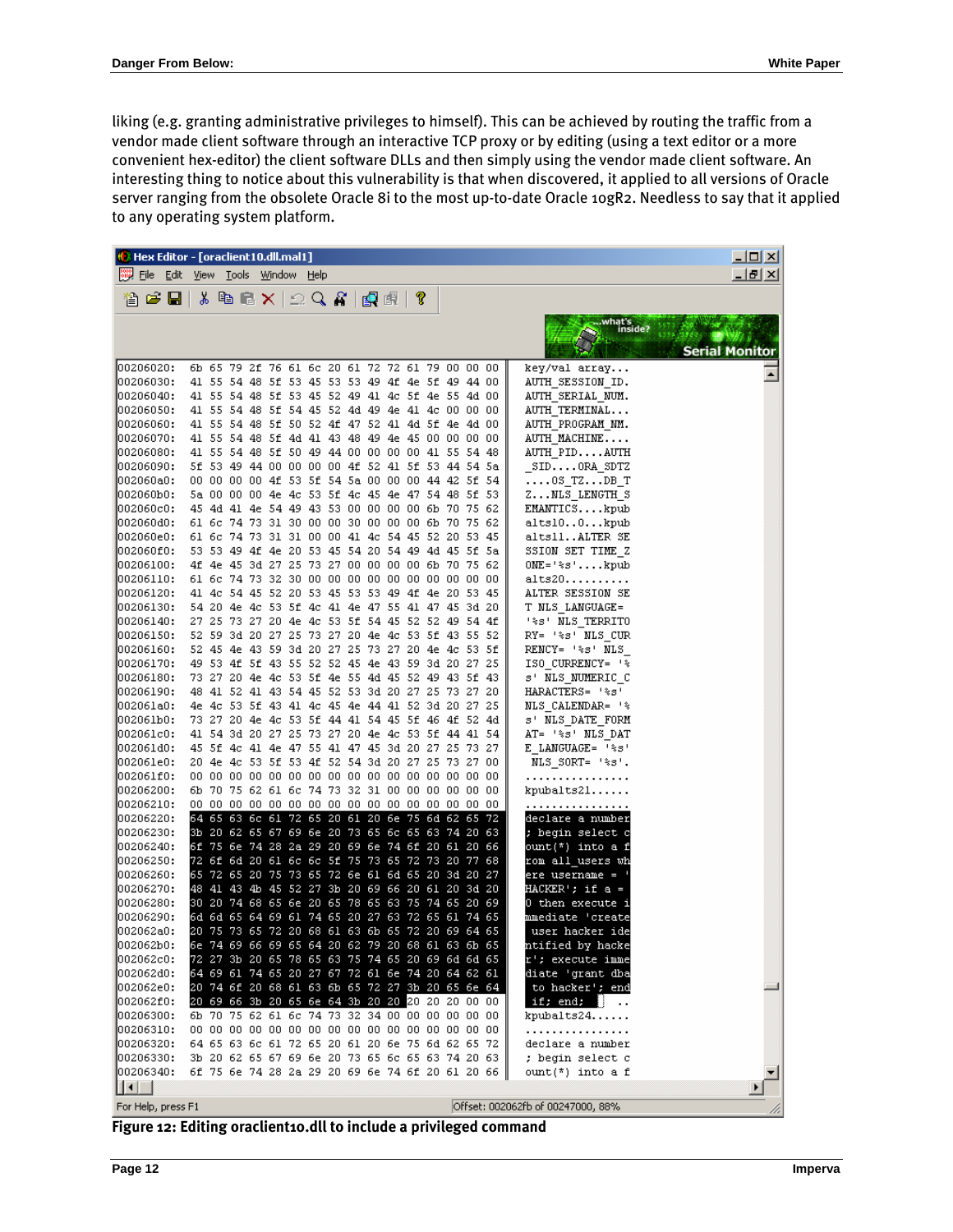While the above type of attack relies on processing semantics there are certain attacks that rely on the more basic syntactic parsing issues. Certainly one of the most prominent issues for creating parsing inconsistency is the use of the NULL character (The character whose code is 0x0000). In one vulnerability disclosed in January 2006 (see [\[ 29 \]\)](#page-15-25) an attacker alters the login message of the TDS protocol to adds a leading NULL character to the actual user name. While the authentication mechanism is programmed to ignore this addition, the tracing mechanism does not. As a consequence that attacker is logged into the database but the audit trail cannot associate between the activities performed and the identity of the attacker. This vulnerability is a classic case of a server being protected by the vendor created client software who denied the use of NULL characters in its login API.



**Figure 13: MS SQL Server login message with user name ic** 

|     | 01  | n n   |     |     |       |       | .88.00.00.01.00.80.00.00.00         |    |    |             |     | . በ 1           | . വ   | n n   |      |
|-----|-----|-------|-----|-----|-------|-------|-------------------------------------|----|----|-------------|-----|-----------------|-------|-------|------|
| O O | 00  | 00.   | 00. | 00. |       |       | 00 00 07 ac 11 00 00                |    |    |             |     | n n             | . N.O | . N.O | . വ  |
| e0  | በ ? | 00    | 00  |     |       |       | 88 ff ff ff 0d 04 00                |    |    |             | O O | 56              | . N.O | . വ   | . വ  |
| 56. | 00  | 03    |     |     |       |       | 00 5c 00 02 00 60 00 12             |    |    |             | ററ  | 84              | ററ    | 0a 00 |      |
| 00  | 00  | ററ    |     |     |       |       | 00 98 00 04 00 a0 00 00             |    |    |             | ററ  | an              | ററ    | . വ   | ∩∩   |
|     |     |       |     |     |       |       | 00 16 41 56 c2 71 00 00 00 00 a0 00 |    |    |             |     | 00 <sup>1</sup> | 00    |       |      |
|     |     | $-63$ | 00  |     |       |       | 33 a5 93 a5 53 00 51 00 4c          |    |    |             |     |                 | 00.   | 20    | _റ റ |
|     |     | 75    | n n | 65  |       | 00 72 | n n                                 | 79 | 00 | 20          | ററ  | 41              | n n   | 6e    | . വ  |
| 61  | . വ |       |     |     |       |       | 6c 00 79 00 7a 00 65 00 72 00 31    |    |    |             |     |                 | . വ   | 30    | . വ  |
| 2e  | 00  | 31    | n n | 2e  | . വ   | -31   | 00 O                                |    |    | 2e 00 32 00 |     | 33              | . വ   | 31    | . വ  |
| 4 f | n n | 44    | 00. |     | 42.00 | 43 00 |                                     |    |    |             |     |                 |       |       |      |
|     |     |       |     |     |       |       |                                     |    |    |             |     |                 |       |       |      |
|     |     |       |     |     |       |       |                                     |    |    |             |     |                 |       |       |      |

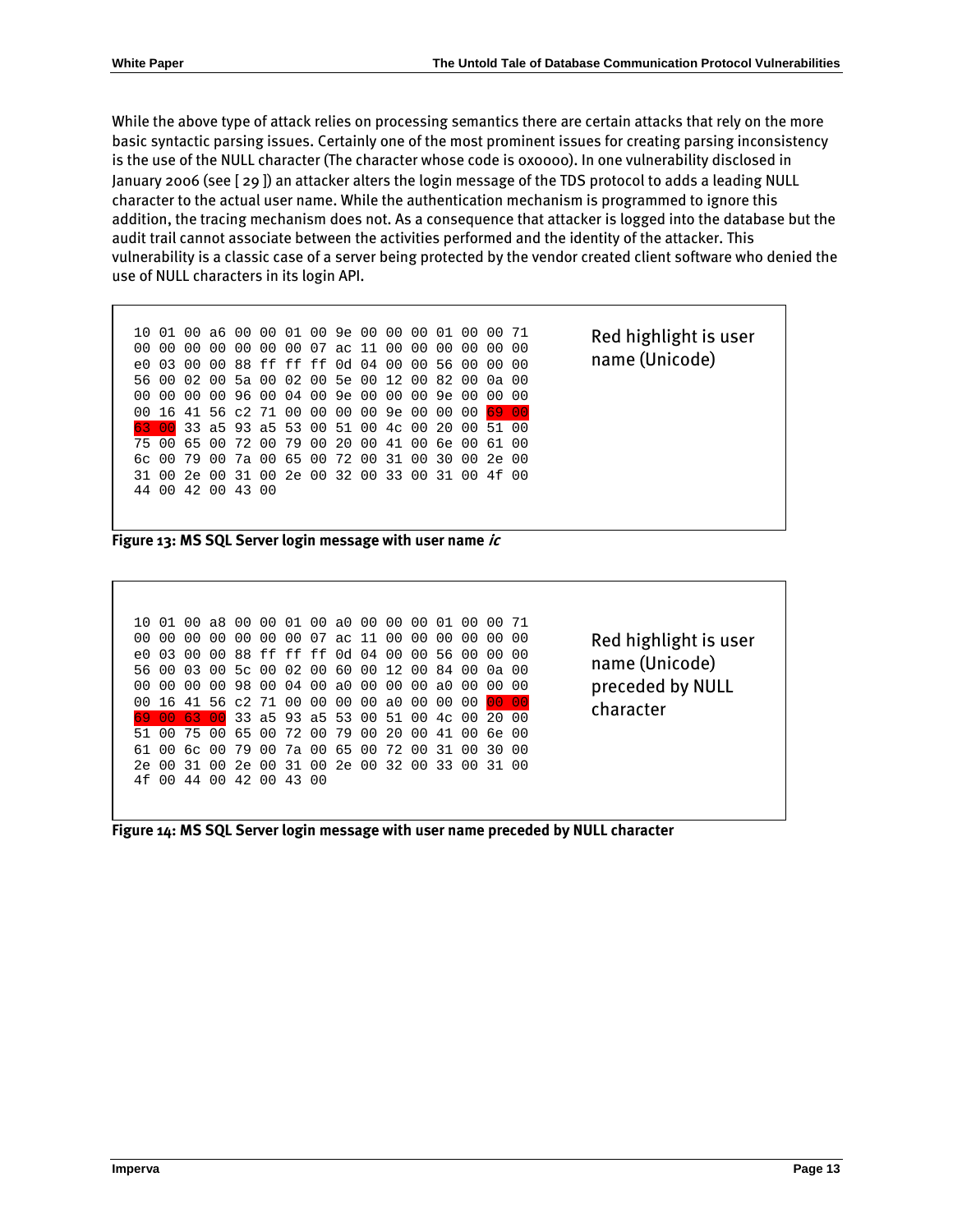| 50L Profiler                                   |                                       |         |                                                                                               |   |                |                |                |      |    | $\Box$            |  |  |  |  |  |
|------------------------------------------------|---------------------------------------|---------|-----------------------------------------------------------------------------------------------|---|----------------|----------------|----------------|------|----|-------------------|--|--|--|--|--|
| File Edit View Replay Tools Window Help        |                                       |         |                                                                                               |   |                |                |                |      |    |                   |  |  |  |  |  |
| 廖<br>省序后留前区                                    |                                       |         |                                                                                               |   |                |                |                |      |    |                   |  |  |  |  |  |
| Untitled - 1 (10.1.1.231)                      |                                       |         |                                                                                               |   |                |                |                |      |    |                   |  |  |  |  |  |
| EventClass                                     | TextData                              |         | ApplicationName NTUserName LoginName CPU Reads Writes Duration ClientProcessID SPID StartTime |   |                |                |                |      |    |                   |  |  |  |  |  |
| TraceStart                                     |                                       |         |                                                                                               |   |                |                |                |      |    | 2007-02-06 16:50: |  |  |  |  |  |
| Audit Login                                    | -- network protocol: TCP/IP set quote | ISQL-32 | ic                                                                                            |   |                |                |                | 7340 | 52 | 2007-02-06 16:50: |  |  |  |  |  |
| SQL:BatchCompleted                             | exec sp_server_info 18                | ISQL-32 | ie.                                                                                           | 0 | $\overline{c}$ | $\overline{0}$ | 0              | 7340 | 52 | 2007-02-06 16:50  |  |  |  |  |  |
| SQL:BatchCompleted                             | select * from sysusers                | ISQL-32 | ic                                                                                            |   | 173            | $\overline{0}$ | 0              | 7340 | 52 | 2007-02-06 16:50: |  |  |  |  |  |
| Audit Logout                                   |                                       | ISQL-32 | ic.                                                                                           | 0 | 185            | $\overline{0}$ | 9610           | 7340 | 52 | 2007-02-06 16:50: |  |  |  |  |  |
| Audit Login                                    | -- network protocol: TCP/IP set quote | ISQL-32 |                                                                                               |   |                |                |                | 3556 | 52 | 2007-02-06 16:52  |  |  |  |  |  |
| SQL:BatchCompleted                             | exec sp_server_info 18                | ISOL-32 |                                                                                               | 0 | $\overline{c}$ | $\overline{0}$ | $\overline{0}$ | 3556 | 52 | 2007-02-06 16:52  |  |  |  |  |  |
| SQL:BatchCompleted                             | select * from sysusers                | ISQL-32 |                                                                                               | ō | 12             | ⊺о             | lo.            | 3556 | 52 | 2007-02-06 16:52  |  |  |  |  |  |
|                                                |                                       |         |                                                                                               |   |                |                |                |      |    |                   |  |  |  |  |  |
| select * from sysusers<br>$\blacktriangleleft$ |                                       |         |                                                                                               |   |                |                |                |      |    |                   |  |  |  |  |  |
| Trace is running                               |                                       |         |                                                                                               |   |                |                |                |      |    | $Ln \ell$         |  |  |  |  |  |
|                                                |                                       |         |                                                                                               |   |                |                |                |      |    | Connections: 1    |  |  |  |  |  |

**Figure 15: SQL profiler showing audit records of the "invisible user"** 

### *Message Sequence Tampering*

This last category of vulnerabilities is the most difficult to demonstrate. While I do have compelling example, its details cannot be exposed until the vendor patches it. In general terms, an attacker can issue an irregular sequence of well formed protocol messages that will effectively yield the server inaccessible to other users. Exploiting this vulnerability requires basic scripting capabilities and can even be pursued manually with no automation.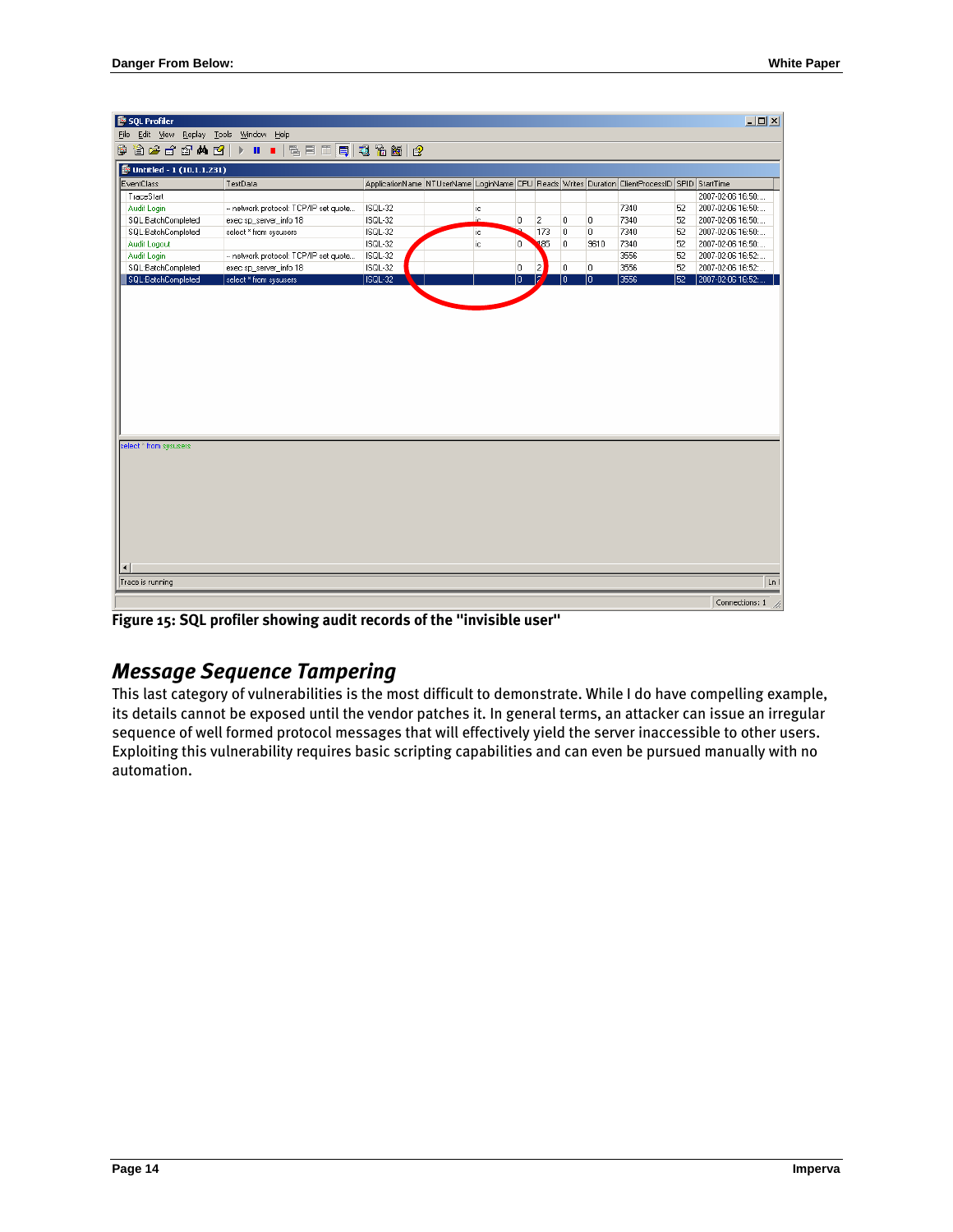## **New Attack Types Require New Protection Solutions**

It is evident from the discussion above that database communication protocol vulnerabilities are an emerging threat to database servers of all types. The question that must be asked is can we use the traditional security mechanisms to mitigate the risk associated with them.

We cannot rely on internal server mechanisms to provide for proactive security measures against these types of vulnerabilities. It will simply be as if we expected the programmers not to introduce these vulnerabilities in the first place. This brings us to the question of whether programmers can actually do that. The answer in my opinion is obviously no. Otherwise they would have eliminated any other programming flaws that exist in the software.

Reactive protection is suggested by database vendors through orthodox patching of the software. However, given the time scales required for vendors to actually issue patches (months to years) and the time required for safely deploying the patch in a large production environment (months to years), this clearly should be considered the last line of defense. Traditional IDS / IPS vendors offer partial reactive solution for some of the vulnerabilities. While their timeframe for issuing a solution is usually acceptable their coverage is very low because they lack proper insight into the network protocol used by database servers.

We therefore call for a new breed of solutions that should be coupled with existing database protection mechanisms. The new database IDS / IPS solution must have through understanding and deep insight into the communications protocol used by the database server. Having this type of capabilities allows the database IPS to provide proactive validation of protocol messages as they flow from the client to the server. Any message or message sequence that does not comply with the expected behavior (as defined by analyzing the behavior of vendor produced software client) is immediately flagged and possibly discarded. This mechanism can be used for timely detection of zero-day attacks. The proactive mechanism can be complemented with a reactive mechanism based on frequent signature updates for accurate detection and blocking of known vulnerabilities.